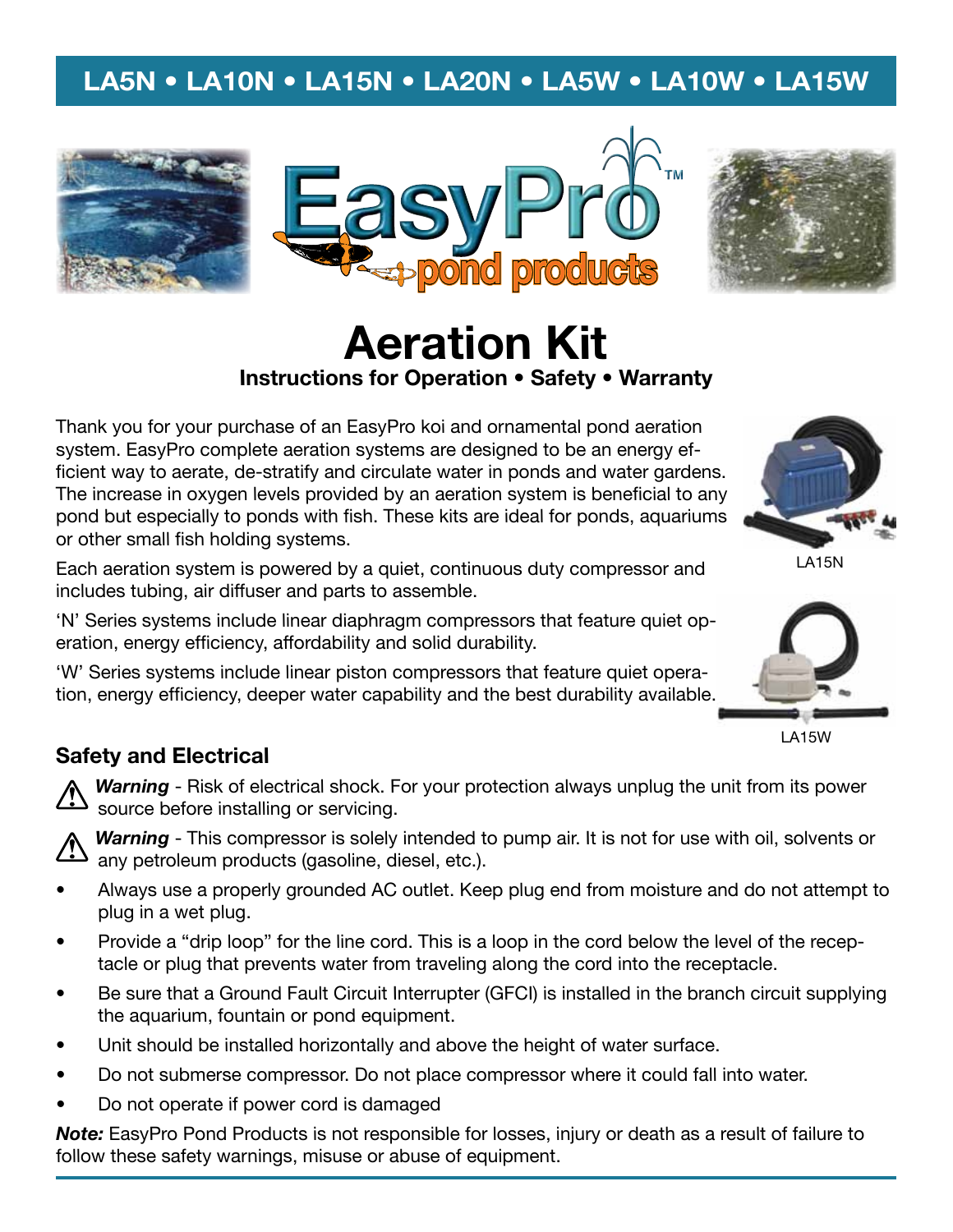| Kit<br>Part#     | <b>Maximum</b><br><b>Pond Size</b> | <b>Compressor</b><br>Warranty** | <b>Maximum CFM</b><br>(cubic feet per minute) | Maximum*<br><b>Recommended Depth</b> |  |  |
|------------------|------------------------------------|---------------------------------|-----------------------------------------------|--------------------------------------|--|--|
| LA <sub>5N</sub> | 3000 Gallons                       | 2 Years                         | .8 cfm                                        | 6 feet                               |  |  |
| <b>LA10N</b>     | 8000 Gallons                       | 2 Years                         | $1.8 \text{ cfm}$                             | 6 feet                               |  |  |
| <b>LA15N</b>     | 17500 Gallons                      | 2 Years                         | $2.5$ cfm                                     | 6 feet                               |  |  |
| <b>LA20N</b>     | 40000 Gallons                      | 2 Years                         | $5.2 \text{ cfm}$                             | 6 feet                               |  |  |
| LA5W             | 3000 Gallons                       | 3 Years                         | $1.4 \text{ cfm}$                             | 6 feet                               |  |  |
| LA10W            | 7500 Gallons                       | 3 Years                         | $1.8 \text{ cfm}$                             | 6 feet                               |  |  |
| <b>LA15W</b>     | 20000 Gallons                      | 3 Years                         | 3.1 cfm                                       | 6 feet                               |  |  |

# **Koi and Ornamental Pond Aeration Kit Features:**

*Fish load, filtration capacity and other factors affect actual maximum pond size*

*\*Various compressors will perform in deeper water, this is the recommended maximum depth for ideal performance \*\*See compressor instructions for warranty details*

# **General Instructions**

All of the other compressors have weather resistant housing, but we strongly suggest that you protect them from the elements in some way.

- 1. Place compressor on level surface above the water level.
- 2. Compressor must be protected and housed from the elements. Do not place compressor in low spots where water may puddle. Place compressor in shaded area that is free from excessive dust or moisture.
- 3. Connect the rubber elbow to the compressor with pinch clamps. See pictures below for connecting manifold to compressor on LA15N and LA20N kits.
- 4. Connect the one end of airline to outlet of the compressor and secure with provided hose clamp. If kit has a manifold system, connect the manifold to the compressor and then ends of airline runs to manifold system, the secure with provided hose clamps.
- 5. Connect other end of tubing to diffuser(s) and secure with provided hose clamps. The LA15W has a tee that the two diffusers are screwed into and tubing connects to the barbed male adaptor which is installed in the short side of the tee.
- 6. Place diffuser(s) in pond in desired locations for best aeration.
- 7. Plug compressor into 120v AC GFCI protected outlet.

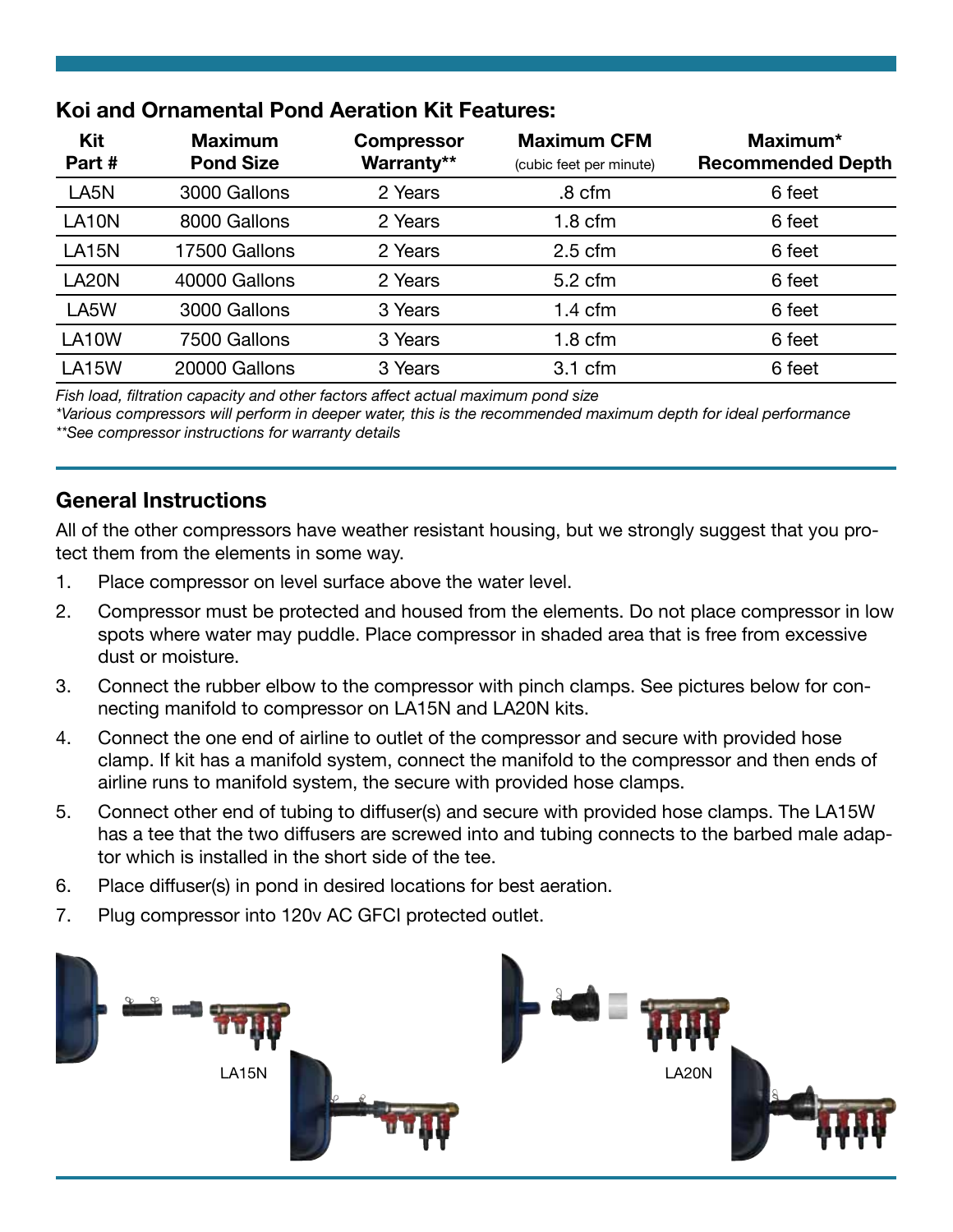#### **Winter operation and deeper ponds**

If fish are present in the pond, place the diffuser between the shallowest and deepest portion of your pond. For instance, if the deepest part of your pond is 6' and the shallowest is 1', place diffuser in the 2' - 3' range for wintertime operation. This will prevent the water at the deepest portion from being mixed with colder water.

#### **Maintenance**

- 1. Always unplug unit before service, cleaning or any maintenance.
- 2. Over time the compressors may need to have the diaphragm or piston replaced. See chart below for compressor repair kits.

### **Troubleshooting**

Loss of air output but unit is running:

- •Check to make sure the air filter has not been blocked or clogged by dust.
- • Check to make sure lines are not kinked or plugged. If used in winter time, line may have ice in the line. A small amount of rubbing alcohol can be run down the air line to thaw the ice.
- • Inspect the diffusers to ensure they are clean. Replace or clean as necessary. See chart below for replacement diffusers.
- •Inspect diaphragms/pistons. Replace as necessary.

## **Koi and Ornamental Pond Aeration Kit Components:**

| Kit<br>Part#       | <b>Compressor</b> | <b>Tubing</b>                 | <b>Diffusers</b>          | <b>Compressor</b><br><b>Repair Kits</b> |
|--------------------|-------------------|-------------------------------|---------------------------|-----------------------------------------|
| LA5N               | EPW <sub>2</sub>  | 15' Quick Sink                | 6" Rubber (RAD6)          | EPW2RKN                                 |
| LA <sub>10</sub> N | EPW4              | 15' Quick Sink                | 8" Rubber (RAD8)          | EPW4RK                                  |
| <b>LA15N</b>       | EPW <sub>6</sub>  | 50' Quick Sink                | Two 12" Rubber (RAD1250)  | EPW6RK                                  |
| LA <sub>20</sub> N | EPW <sub>10</sub> | 100' Quick Sink (2 rolls 50') | Four 12" Rubber (RAD1250) | EPW10RK                                 |
| LA5W               | <b>ML28</b>       | 15' Quick Sink                | 6" Rubber (RAD6)          | ML28RK                                  |
| LA10W              | <b>ML45</b>       | 15' Quick Sink                | 12" Rubber (RAD12)        | ML45RK                                  |
| <b>LA15W</b>       | <b>ML80</b>       | 15' Quick Sink                | Two 12" Rubber (RAD1250)  | ML80RK                                  |